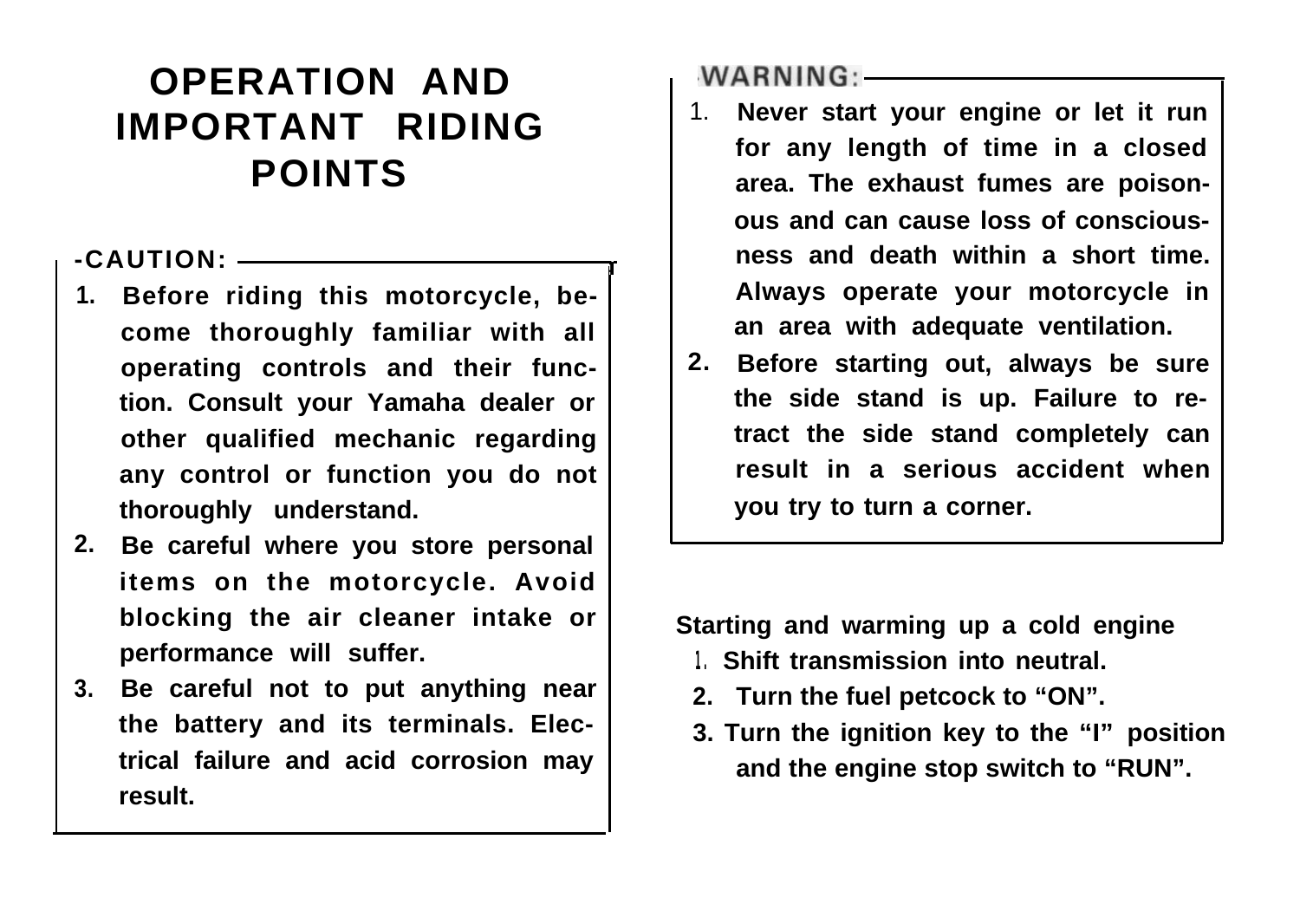# **NOTE:**

At this time the neutral indicator light (green) and the oil pressure indicator light (red) should be on. If the lights do not come on ask your Yamaha dealer to inspect.

- 4. Operate the starter (CHOKE) by pulling up. Completely close the throttle grip.
- 5. Start the engine either by pushing the starter button (or by using the kick crank).

# NOTE:

If the engine fails to start, release the starter button, then push the starter button again. Pause a few seconds before the next attempt. Each cranking should be as short as possible to preserve battery energy. Do not crank the engine more than 10 seconds on each attempt.

If the engine does not start with the starter motor, use the kick starter to start the engine.  $CAUTION:$ 

**The oil pressure indicator light should go off after the engine is started.**

-I

**If the indicator light flickers or remains on, immediately stop the engine and check the engine oil level and for oil leakage.**

**If necessary, replenish oil, restart the engine, and check to see that the oil pressure indicator light goes off.**

**If the light does not go off even with sufficient oil in the crankcase, consult your Yamaha dealer or other qualified mechanic.**

**6.** After starting the engine, push back the starter half-way (warm-up position).

 $NOTF:$ 

To get maximum engine life, always "warmup" the engine before starting off. Never accelerate hard with a cold engine!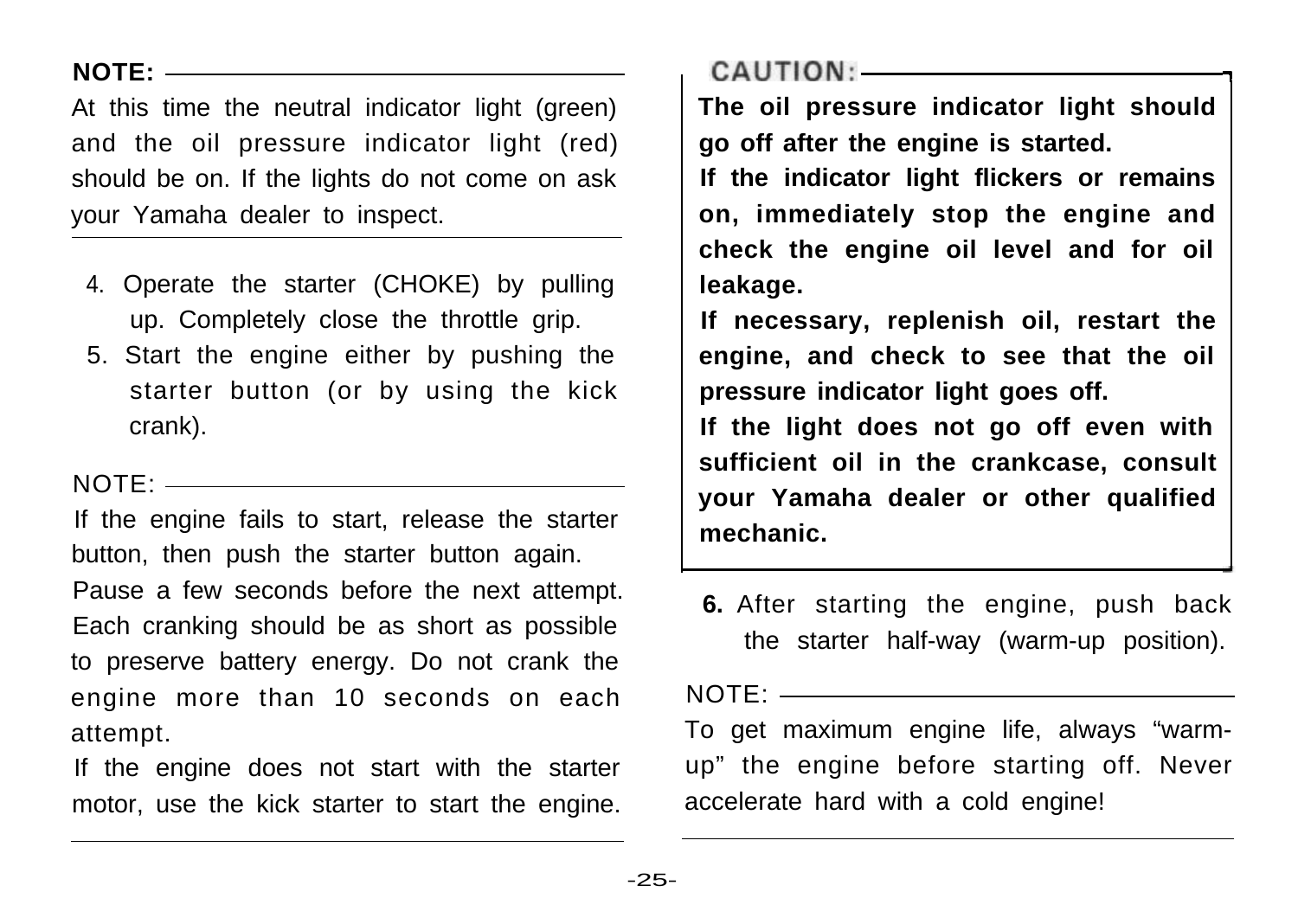7. After warming up the engine, turn off **Starting a warm engine** pletely). The pletely is not required.

#### $NOTF:$

To see whether or not the engine is warm. see if engine responds to throttle normally with the starter turned off. To avoid the possibility of excessive exhaust emissions, never leave the starter circuit on longer than necessary.

The length of time the starter is used to start a cold engine depends upon the ambient temperature: and the same

Warm ambient temperatures (above 10°C  $-50^{\circ}$ F) require about 25 seconds of starter use.

Cold ambient temperatures (below 10°C  $-50$ °F) require about 35 seconds with the starter fully open, then about 2.5 minutes with the starter in the half-open position.

the starter (push back the starter com- To start a warm engine, the starter (CHOKE)

### $CAUTION:$

See "Break-in section" prior to operating engine for the first time.

# **Engine break-in**

There is never a more important period in the life of your motorcycle than the period between zero and 1,000 km (600 mi). For this reason we ask that you carefully read the following material. Because the engine is brand new, you must not put an excessive load on it for the first 1,000 km (600 mi). The various parts in the engine wear and polish themselves to the correct operating clearances. During this period prolonged full throttle operation, or any condition which might result in excessive heating of the engine, must be avoided.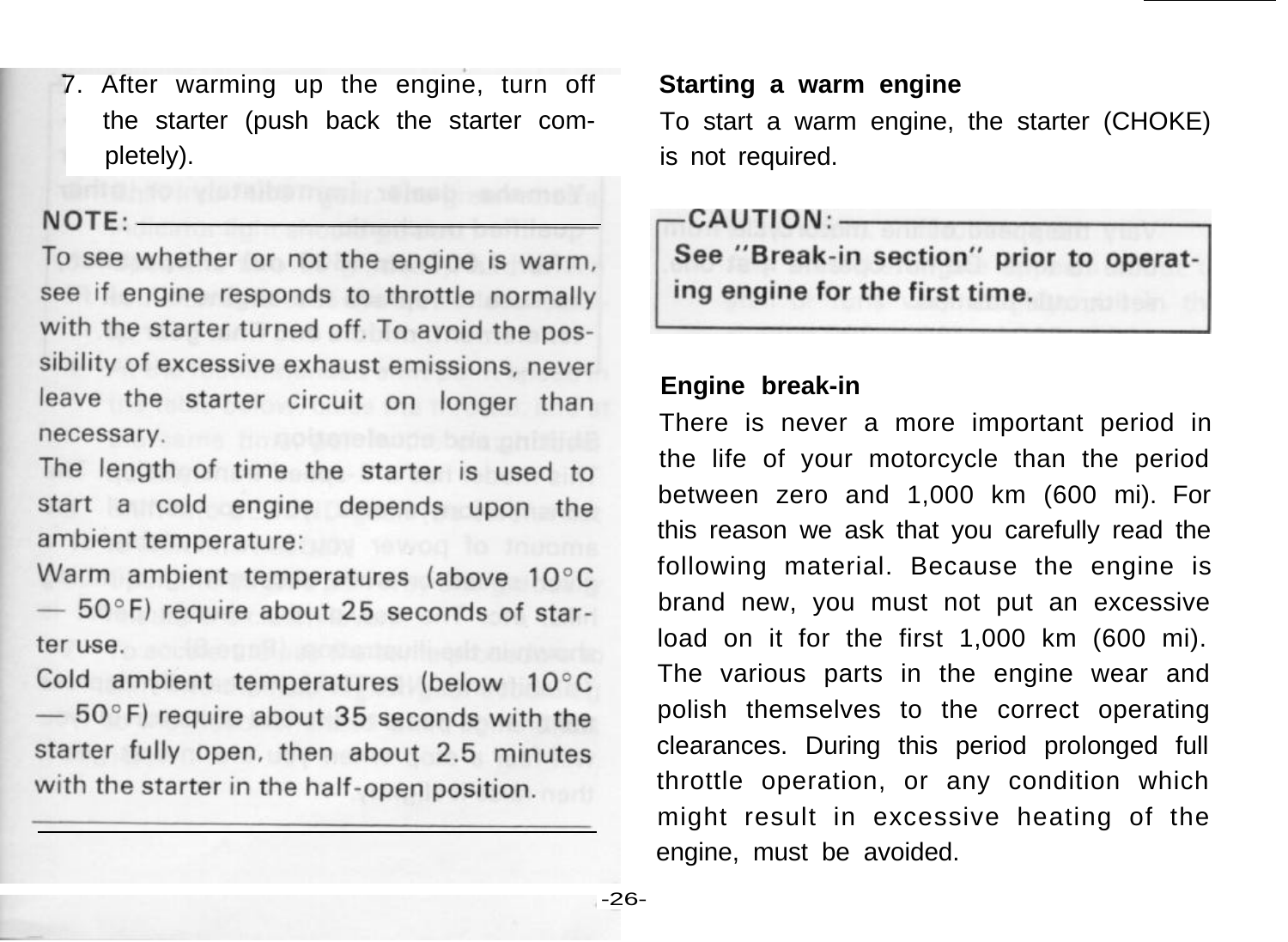$0 \sim 150$  km  $(0 \sim 90$  mi): Avoid operation above 4,000 r/min. Allow a cooling off period of 5 to 10 minutes after every hour of operation. Vary the speed of the motorcycle from time to time. Do not operate it at one. set throttle position.

 $\mathbf{1}$ 

 $\overline{2}$ 

3

 $150 \sim 500$  km  $(90 \sim 300$  mi): Avoid prolonged operation above 5,000 r/min. Allow the motorcycle to rev freely through the gears but do not use full throttle at any time.

500 ~ 1,000 km (300 ~ 600 mi): Avoid prolonged full throttle operation. Avoid cruising speeds in excess of 6,000 r/min.

1,000 km (600 mi) and beyond: Avoid prolonged full throttle operation. Avoid engine speeds in excess of 7,000 r/min. Vary speeds occasionally.

-CAUTION:

If any engine trouble **should occur during the break-in period, consult your Yamaha dealer immediately or other qualified mechanic.**

**After 1,000 km (600 mi) of operation, be sure to replace the engine oil, oil filter element, middle and final gear oil.**

#### **Shifting and acceleration**

This model has a 5-speed transmission. The transmission allows you to control the amount of power you have available at a given speed or while accelerating, climbing hills, etc. The use of the change pedal is shown in the illustration. (Page  $8$ )

To shift into NEUTRAL, repeatedly depress the change pedal to the end of its travel (you will feel a stop when you are in first gear). then raise it slightly.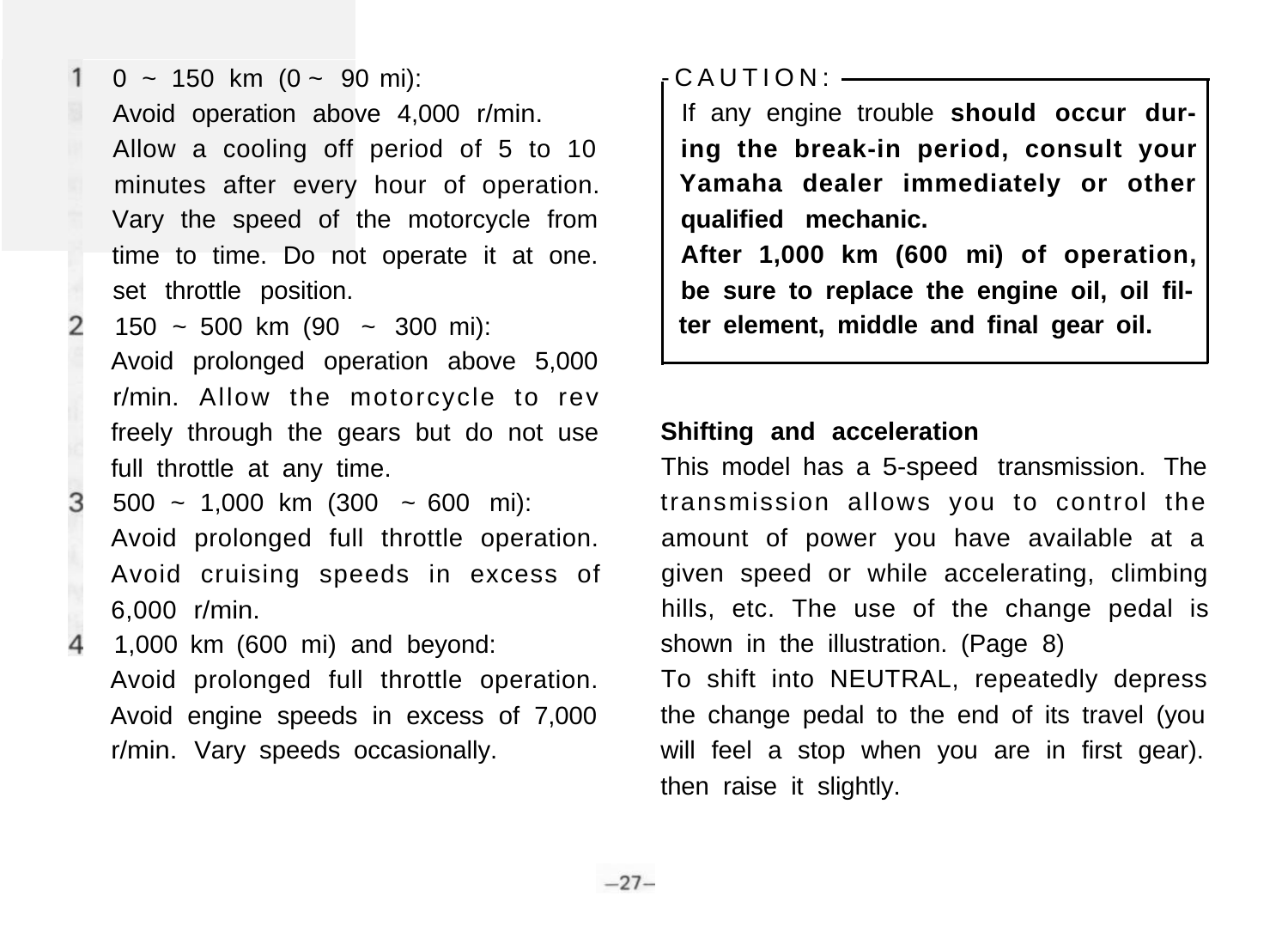**To start out and accelerate: To decelerate:**

- **1 Pull the clutch lever to disengage the clutch.**
- **2 Shift into FIRST gear. The green neutral indicator light should go out.**
- **3 Open the throttle gradually. and at the same time, release the clutch lever slow-**

**ly.**

- **4 At the recommended shift point speed in the table below, close the throttle, and at the same time, pull in the clutch lever quickly.**
- **5 Shift into SECOND gear. (Be careful not to shift into neutral.)**
- **6 Open the throttle part way and gradually release the clutch lever.**
- **7. To accelerate use the same procedure to shift into the next higher gear according to the Recommended Shift Point Chart below.**
- 
- $\mathbf{1}$ **Apply front and/or rear brakes to slow the motorcycle.**
- 2 **When the motorcycle reaches 20 km/h (12.5 mi/h), shift to first gear. Any time the engine appears about to stall or runs very roughly, pull in the clutch and use the brakes to stop.**
- 3 **When motorcycle is almost completely stopped, shift to neutral. The green neutral indicator light should come on.**

# **Recommended Shift Point**

|                       | Acceleration<br>shift point<br>km/h(mi/h) | Deceleration<br>shift point<br>km/h(mi/h) |
|-----------------------|-------------------------------------------|-------------------------------------------|
| $1st \rightarrow 2nd$ | 23(14)                                    | 20(12.5)                                  |
| $2nd \rightarrow 3rd$ | 36(22)                                    | 20(12.5)                                  |
| $3rd \rightarrow 4th$ | 50(31)                                    | 20(12.5)                                  |
| $4th \rightarrow 5th$ | 60 (37)                                   | 20(12.5)                                  |